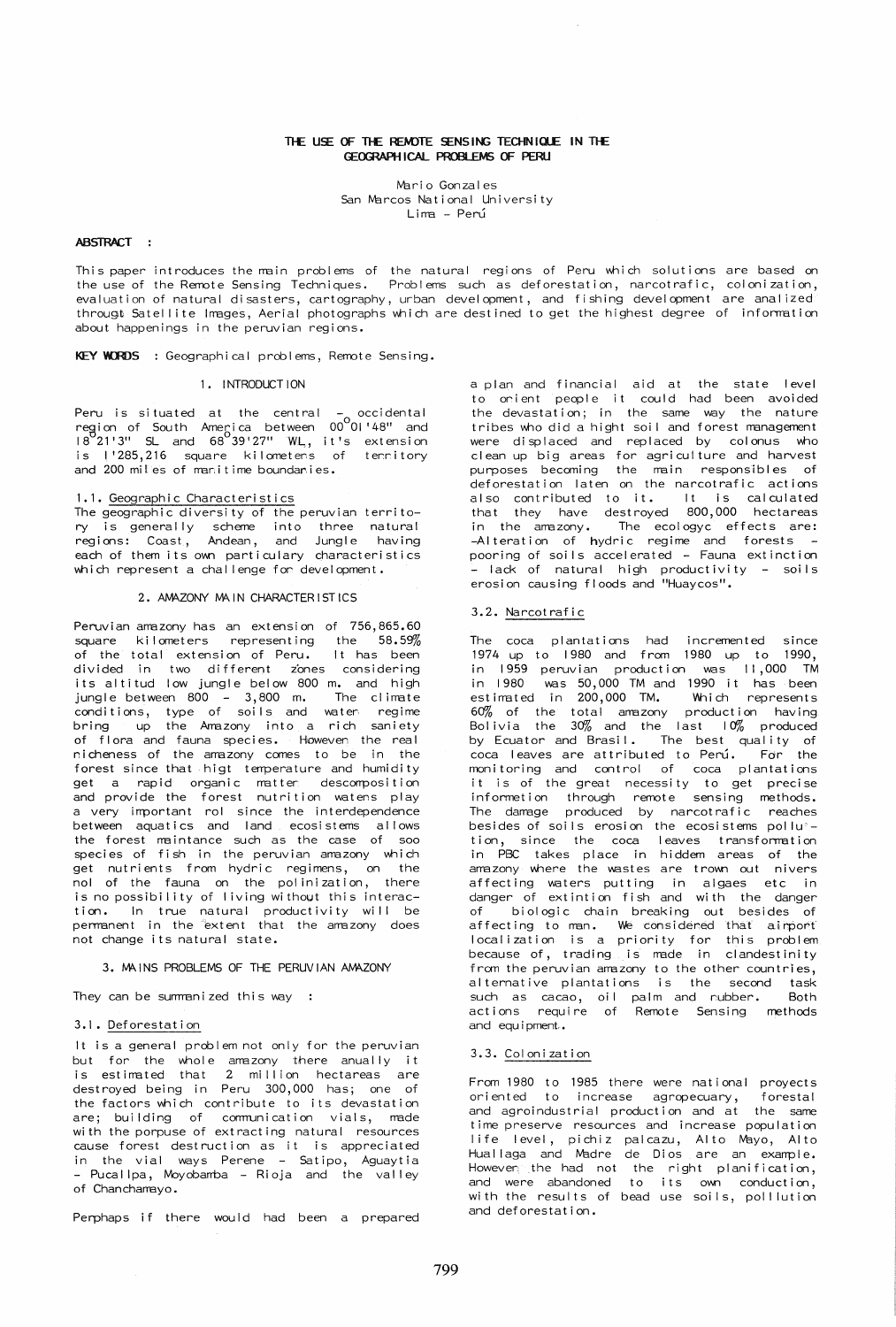## 3.4. Natural Disarters

The peruvian amazony regions before mentioned: High Jungle with a still Rivers, intenses rains and a warm wather and, low jungle with a plain land, rivers and rains and weather. It is due to this characteristics that in the High Jungle. Ocurrs disasters of rmjor proportion and frecuency licke the case of the ocurred in chomclayacu – 1982, La Merced<br>- 1986, Villa Rica – 1987 and the last in San Miguel, Tarapoto, in febrary, 1990.

Mean while the Down Jungle by its its characteris tics is more inclined to inundations (and sl ipping). These natural di sasters are provoqued by torrential rains which encountering soils deprived of vegetation and eroded ease violen inundations and slippings on lands causing<br>deaths, injureds, hundred of areas-of-cultivation destroyed, lot of cattle areas and tillable product s.

Meanwhile is necessary a major grade of prevision rmking use of modem techniques of remote percept ion.

### 3.5. Cartography

The cartography of the Amazonia is very complex to mare due to its inaccesibility and meteorologi cal factors.

# 3.6. Evaluation of Natural Resources

Given the importance of the Amazonia for Peru like source of natural resources, is necessary to know its potential, but exist in this region a big hetereogenity of species, is very hard evaluate them using the conventional methods.

# 4. USE OF TECHNIQUES OF REMOTE PERCEPTION IN THE AMAZONIC PROBLEMS OF PERU

In the precedent chapter, the remote sensor use problems. it has been described for alliviating this

### 4.1. Deforestat ion

By means the use of technics of remote sensors, is possible to observ the problem of deforestation. By example, by means of the tare of two areal photographs or two images of satellite in diferent times is posible to look the grade of deforestation in this zone.

On Peru, the works for quantify the deforestatio and to create action plans, are maked in public entities like the National Office of Natural Resources - ONERN-, Where is monitored and elaborate maps respect to this problem which<br>area of great utility for specialists in this area.

That is posible, thanks to the satellite imagens of Landsat, mainly, by its informationpermits a perrranent monitoring of the region.

# 4.2. Narcotraphic

The use Remote Sensing for fight this problem is enormously useful like we see. Police entities obtain information of organizations who resort to satellite information like (Landsat and Spot between others) for to detect landing runway, coca planting and clandestine drug laboratories.

The elaboration rmp' according to areal photos are an important tool to the National Police of Peru, in the fight against drugs in the  $A<sub>ma</sub>$ zonía.

# 4.3. Colonization

The studies maked by the National Office of Evaluation of Natural Resources (ONERN) in the Peruvian Amazonic (High and Down Jungle),<br>like the study of the Evaluation of Natural Resources, Envirometal Protection Plan of Central Huallaga and Bajo Mayo Valley - 1984, Enviromental monitory of the Pichis River Valley - 1985, have like objective to improve the planification and ordainment of the Peruvian  $A$ mazon $ia$ .

For this side the Peruvian Agency for the Development of High JUngle (APODESA), by means the study of Land Ordaiment for a sustained development, palcazu valley Oxapampa materealize an example of development in the High Jungle. These studies are based in the technics of remote perception. By the traditional method of Aerophotographs, and conventional, irmges of satellite, which are complemented by field verifications for to elaborate maps that make posible a better expectative of Amazonic development.

# 4.4. Natural Disasters

The natural disasters in the Peruvian Amazonia are due generally to inunditions and slippings of earth and water (Huaycos), is for this that the prediction area of avenues is fundamental. The National Service of Meteorology and Hidrology - SENAMH4, Gubernamental Agency, is the enchanged of register meteorological dates and analyse inforrmtions arriving to the satellites  $GOES - E$  and  $NOAA - 7$  thanks to that is posible to obtain informations like proximity of strong rains, inundations and Huaycos. By means of images was analyzed temperature, nubulosity, precipitations, windsf low.

By other side, the National Agency for the Aeronantics and Space (NASA) who alert to Peru with informations, is interested in the project "Perception for the prevision and control of Huaycos" which was put on work in july of 1985 in the National Institute of Transport and Research.

# 4.5. Cartography

The use of Remote Sensor I ike arealphotographs of Satellite are make possible.

 $(1)$  Elaboration of a cartographic Map of the Oriental Mountains of the Peruvian Andes: (High Jungle Zone), that was maked with Radar Vista Lateral - SLAR due to the multiple dificulties that apreciete the traditional systems, between them that the region is covered by cloud nearly all the year. The map will permit lately elaborate the geological map at scale I: 100,000.

 $(2)$  El planimetric Map of Peru; Scale 1:250,000 maked by use of images of Landsat; covering all Peru, including Amazonia.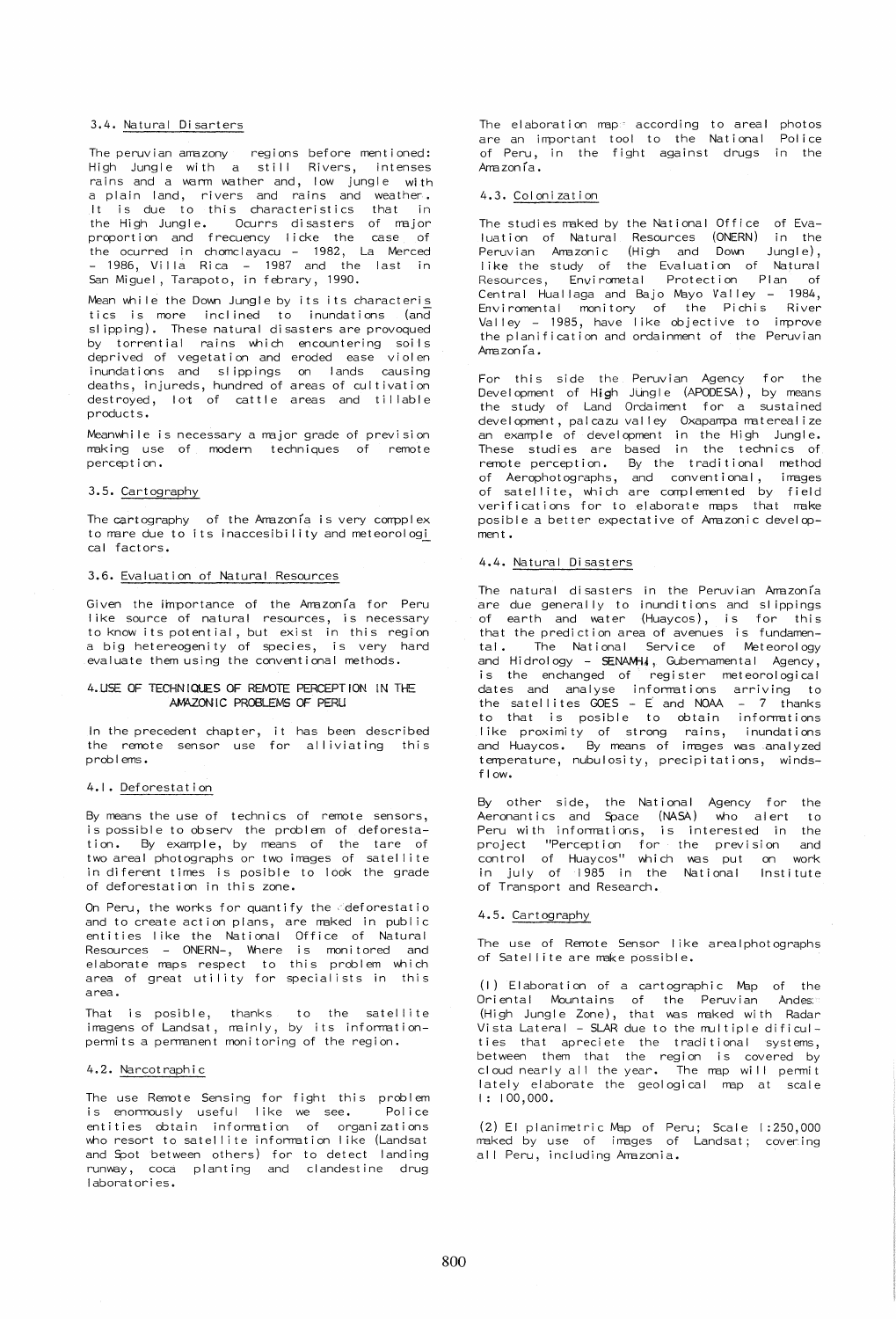(3) Map at scale 1:250,000 with the help of<br>slar and the assistenship of GRUMAR company in the North Jungle and Aeroservice the South  $l$ ungle.

(4) The Altimeter Map of the Amazonia to a<br>scale of 1:100,000, which is execnted in a<br>70% with the lateral Sight Radar - Slar and the remainder 30% using the stereoscopic: Radar This work is executing in Agreemont with the Interamerican Geodesic Service - IAGS.

Betwen: the entities encharged to execute this activities are Institute Geografico National (National Geographic Institute). The National Aerophotographic Service (SAN), the Direction of Hidrography and Navigation of the War Navy of Peru (DIHIDRONAV) and the cataster National Programa (PRONAC).

### 4.6. Evaluation of Natural Resources

The National office of Natural Resources ONERN was the first entity that use the images of<br>satellite like source of information using the images Landsat make the Project of Evaluation of Aguaje Palm on the peruvian Down jungle, in agreement with the Institute of Environmental Rescarches of Michigan ERIM. "The former study use information of the Landsat Satellite, identifyng zones of distribution of the mauritani palm (aguaje) in the Down jungle, which grow<br>in hydrophile media (ONERN, 1977).

Likewise, specialists of ONERN say the information of satellite Landsat, represent a potential tion for the future forestal studies in the<br>Amazonic Region (ONERN, 1981).

There are more enviromental problems in the<br>central jungle. There are on agreement between ONERN an special project pichis palcazu to<br>make the Ecological Vigilance System of using mainly the Landsat System.

# 5. CHARACTERISTICS OF THE PERUVIAN COAST

The Coast comprehend an extension of 160,597.4  $km<sup>2</sup>$ . which represents the 12.5% of the country extention. Its wide vary between 75 to 100 km. its main characteristic is the shortage of precipitation, except the north zone of<br>the country that surpass the 500 milimeters, its physiographic characteristics: Desert, little hills and Valleys. The region presents a general slope toward the Pacific Ocean crossed by 53 rivers of temporal regime, related with the rains in the andean regiona and some basin receptors on the high mountains of perpetual show. The valley conformed by the river basins,<br>are poles of development, these separated<br>by extense dry plains covered by sand. In front of the peruvian coast there is the Pacific Ocean, where is yielded a great displacement<br>of oceanic masses that crop out from the depths, meanwhile is yield by one of the more intense photosisntesis generator of life and origen of abundat plackton, giben to Peru an enormous potential in the world.

#### 6. MAIN PROBLEMS OF THE PERUVIAN COAST

They are next :

- Urban Developmont
- Natural disasters
- Fisshing development

6.1. Urban Development The bigger metropolis<br>are in the coast and its development without adecuate planning become centralist and chaotic cities.

6.2. Natural Disasters The main geographical<br>basin of development is Río Rímac basin where is placed Lima, capital of Perú, and where ocurr geomorphologyc process producing natural<br>disasters ot great magnitude like the ocurred in "El Pedregal", Chosica.

6.3. Fishing Development The insufficent scientific and technological knowledge of<br>hidrobiologic resources explotation in sea water, constitute a factor that contrasts<br>with ther enormous fishing potential of Peru, so the fishing sector requires the support of new technology.

# 7. USE OF TECHNIQUES OF REMOTE PERCEPTION IN THE PERUVIAN COAST

# 7.1. Urban development

In 1985, the cataster National Program in the great coastal metropolis, by the means of the use of air photographies (1:17,000<br>aprox.) that give great information for the inventory, planning and future development.

# 7.2. Natural Disasters

The geographical basin of Rimac River was<br>analysed-by the projet "Erosion in Rimac River basin by means of teledetection" 1991 consisting in evaluate the erosive conditions of the basin with traditional methodology of geography like observations, chartographic and statisticf analysis of sattelite images, there fore the e ssential aspect of the project was the use of technics of digital prosectution of a sattelite image of Landsat  $T - M$ .

The preliminary results has permitted stablish a zonification of the types and erosive potentialities in the basin that is well adjnsted whit the reality, this classification was done by anthomatic methods as by visual methods considering images treated digitally, analysis of photogrametric carts and tematic maps existing that has been served to give realiability to the study,.

# 7.3. Fishing Development

The fishing sector has put first attention<br>to the preservation and national explotation of the same resources fixing volumes of capture and fishing zones and has been necessary modern techniques of information  $(*)$ .

the "Centro Peruano de Estudios para Also. el Ecodesarrollo Marino" (ECODEMAR) Peruvian Center for the Marine Ecodevelopment is accom-<br>plishing the project". Bylogical Fisching Reconnaissances of feasible areas for seaculture.

# 8. CHARACTERISTICS OF PERUVIAN "SIERRA"

The sierra is constitud by 388,175.9 Km<sup>2</sup> represen ting a 30.2% of peruvian land. Have great hights like the show - covered Huascarán with 6,767 m., its desertic topography deeping eroded by rivers in avenue which originate the hydrographic systems of the Pacific and Atlantic Ocean.